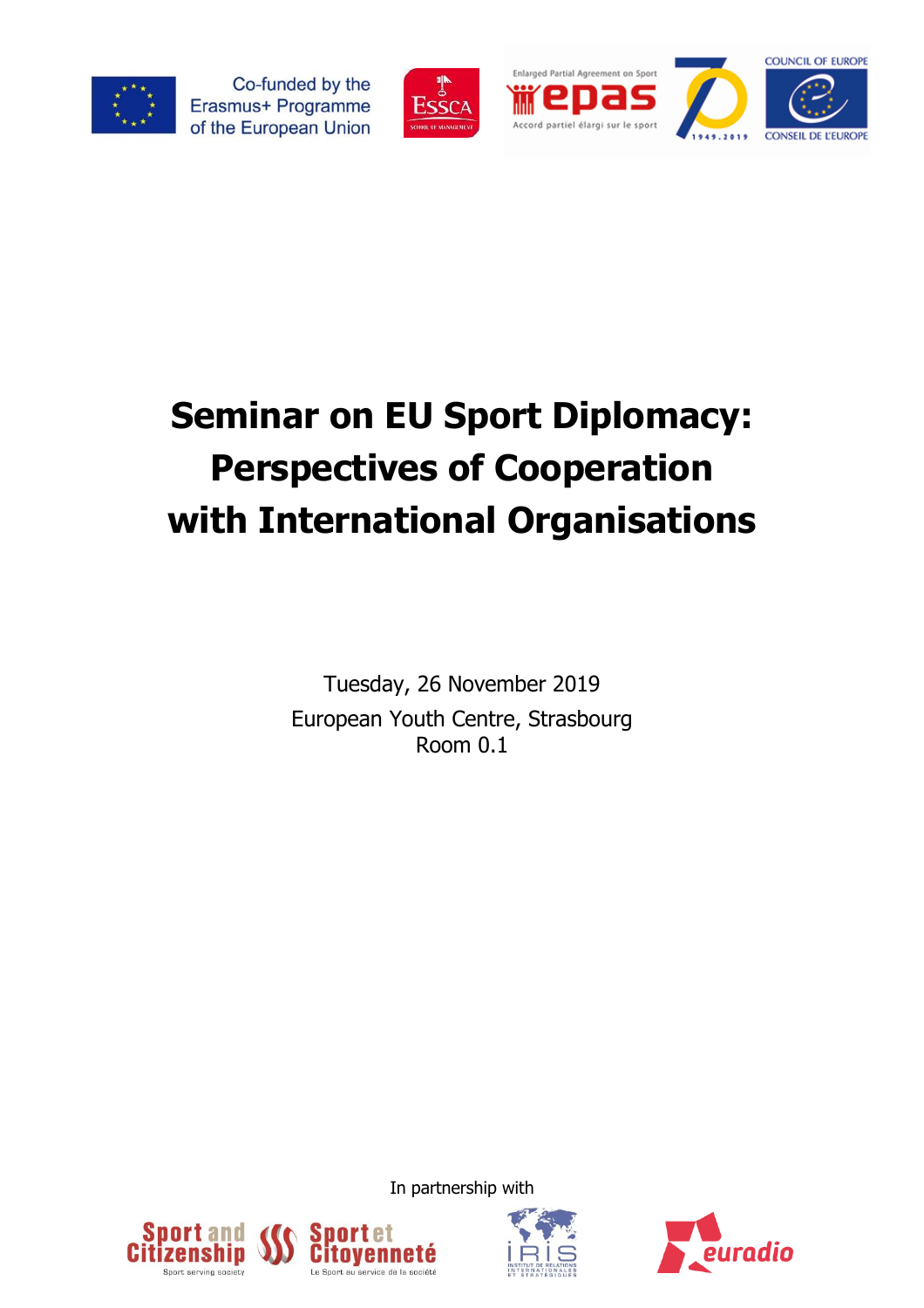

Co-funded by the Erasmus+ Programme of the European Union





## **Purpose**

This seminar is the third of five international events organised by the ERASMUS+ project "Promoting a Strategic Approach to EU Sport Diplomacy" (EUSD), which follows up on the work and recommendations of the High-Level Group on Sport Diplomacy set up by Commissioner Tibor Navracsics in 2015-2016. The project, which is co-ordinated by Edge Hill University (UK), started in January 2019 and is due to conclude in December 2020. It brings together partners from Spain (Universidad Carlos III de Madrid), Belgium (Université catholique de Louvain), Croatia (University of Rijeka), the Netherlands (TMC Asser Institute), the Republic of North Macedonia (the TAKT "Together Advancing Common Trust" NGO) and France (ESSCA School of Management). The Council of Europe's [Enlarged Partial Agreement on Sport](https://www.coe.int/en/web/sport/epas/) (EPAS) is an associate partner of the project.

Following on from the conferences held in Zagreb (June 2019) and Madrid (September 2019), the Strasbourg event is expected to explore how the European Union can, in the field of sport and sport diplomacy, develop meaningful relations with international organisations, specifically the Council of Europe, represented by EPAS, which has kindly accepted to host the event.



irvice de la société